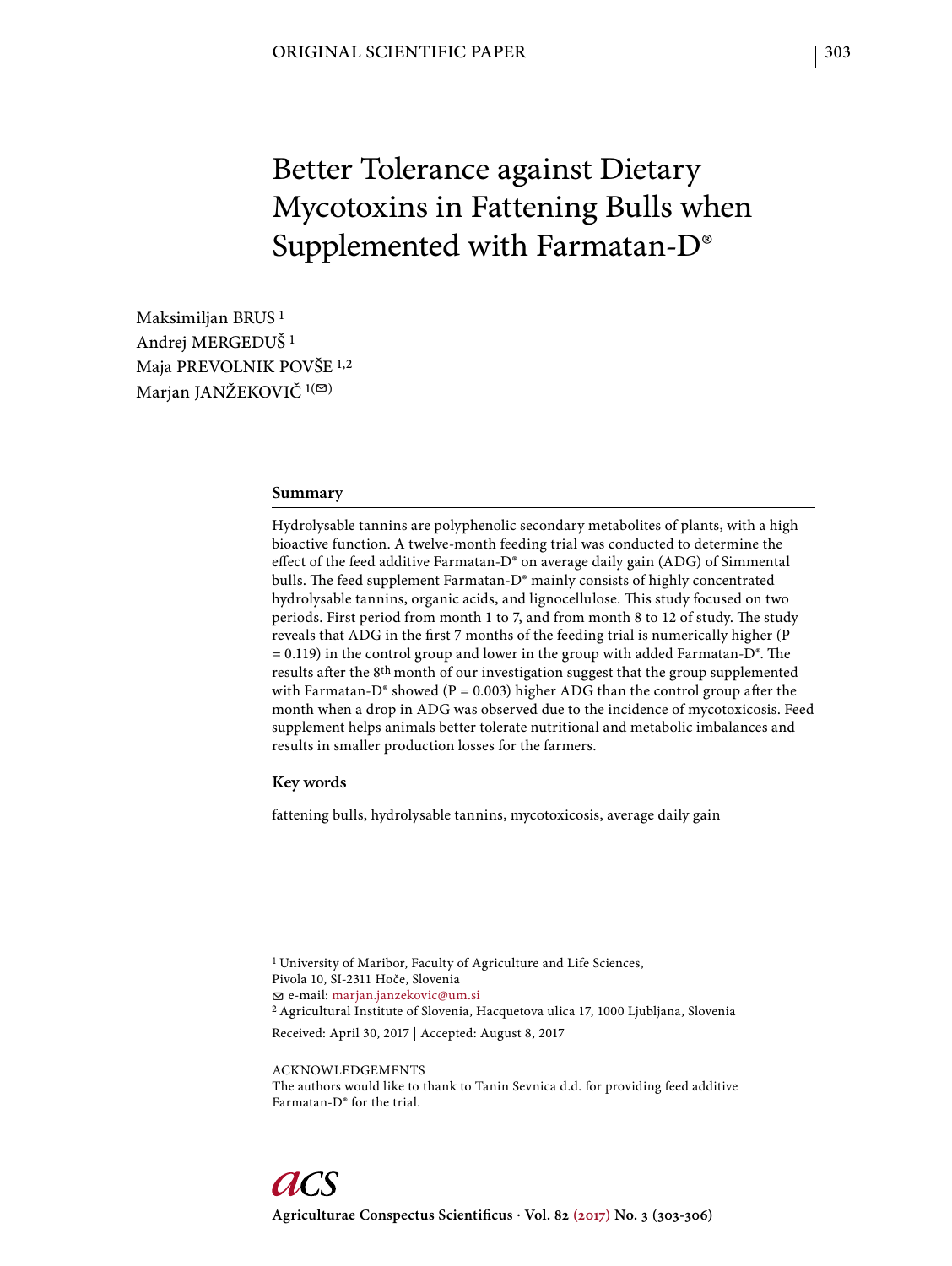# **Introduction**

The literature about tannins, polyphenolic secondary metabolites of plants, with both beneficial and adverse functions according to their concentration and chemical structure, is vast and often contradictory (Piluzza et al., 2014). In the past, tannins were classified as "anti-nutrients" because they can cause a reduction of feed intake and nutrient utilization (Frutos et al., 2004). Recently, there is an increasing awareness of tannins' beneficial roles in animal nutrition and health. Several researchers have reported health improvements in ruminants in the case of diets containing tannins. Tannin feedstuffs resulted in efficient nutrient utilization in ruminants in the form of better growth rates, milk yields and milk composition, higher production and better fertility (Barry and Mcnabb 1999; Makkar, 2003; Waghorn and McNabb, 2003; Patra and Saxena, 2011). The antimicrobial properties of tannins have opened the possibility of using them to manipulate ruminal microbial activity in a favorable direction (Lamy et al., 2011). It has generally been advised that tannin concentrations greater than 50 g/kg dry matter (DM) diet may negatively affect feed intake whereas lower concentrations of tannins have no influence on intake by ruminants (Barry and Manley, 1984; Aerts et al., 1999; Waghorn and McNabb, 2003).

After the ban on nutritive antibiotics in 2006 in the European Union, the EU Directive EC 1831/2003 provided an opportunity to exploit plants, plant extracts and plant secondary metabolites as natural alternatives to improve livestock productivity (Makkar et al., 2009). In recent years, many plants extracts have been evaluated for their ability to modulate rumen microbiome, feed digestion, and rumen fermentation. Some plant compounds have been revealed to have an effect on activity of rumen archaea, protozoa, and specific bacteria populations (Cobellis et al. 2016).

Plants tend to produce complex mixtures of tannins and not all tannins have the same feeding effects. The study of tannins in animal production has been focused primarily on condensed tannins (CT), and little information is available on the effects of hydrolysable tannins (HT) in livestock production. The aim of the study is to present the growth response of Simental bulls in fattening period prior to and after the incidence of mycotoxins in the feed ration supplemented with or without HT (Farmatan-D®).

# **Animals, material and methods Experimental design**

A 12- month field feeding trial was conducted to determine the effect supplementing bulls' diet with wood extract Farmatan-D® containing hydrolysable tannins on growth performance of Simmental bulls. The experiment was conducted on a commercial farm in Slovenia. At the beginning of the experiment the animals were uniform in age and live weight and then divided into a control (n=8, one pen) and an experimental group (n=8, one pen). Both groups were offered the same total mixed ration (TMR) which met the needs of the bulls at their specific stages of development. Bulls from the experimental group were supplemented with Farmatan-D® feed additive which consists of tannin wood extract, organic acids and lignocellulose (produced by Tanin Sevnica d.d, Slovenia) in concentrations presented in Table 1. The animals were fed ad libitum once a day and were slaughtered at the age of 18 months in a commercial abattoir.

**Table 1.** Daily dosage of feed additive Farmatan-D®

| Category of animals based on live weight | Dosage per animal |
|------------------------------------------|-------------------|
| (kg)                                     | (g/day)           |
| 150-250                                  | 8                 |
| 250-400                                  | 13                |
| 400-550                                  | 18                |
| 550-till end                             | 24                |

# **Data collection**

Animals were weighed at the beginning of the experiment – when the experimental group started receiving tannins, i.e. at app. the age of 174 days and 200 kg of live weight. At the end of the feeding trial (after 12 month) animals were weighed on the day of slaughter. During the trial the animals were weighed 13 times. Around the 8<sup>th</sup> weighing, occurred unintended problems with feed component which resulted in the ADG alteration. At that months according to visually inspected the mold was detected in corn maize silage component of feed ration (Bittman 2004, Oetzel 2009, Whitlow 2010). For that reason, the silage was immediately replaced. No laboratory analysis of mycotoxins was done. Accordant to that incidence, the whole period was divided into two phases, first and second period (prior to and after the onset of problems, respectively). The first period was from 1st to 7th weighing and the second period from 9th to 13th weighing. Daily gains of animals for both phases were calculated and compared. The live weight of animals at the slaughter was standardized on an average age of all animals before slaughter in the trial 562 days of age. The standardization was done according to ICAR (2011) (Figure 3).

## **Statistical analysis**

Statistical analysis was carried out by SAS 9.1 (SAS Inc., Carry, NC, USA). GLM procedure was used in order to evaluate the effect of tannin supplementation on growth performance. The model comprised fixed effect of treatment group (with and without tannin supplementation). Least squares means (LS means) were compared using the PDIFF option in SAS.

#### **Results and discussion**

Some studies have confirmed that adding tannins to the feed decreases voluntary intake in lambs (Frutos et al., 2004). Barry and Manley (1984) reported that consumption of plant species with high tannin contents significantly reduces voluntary feed intake, while medium or low consumption seems to not affect it.

In the present study, we mainly focused on two periods of growth. Because we have weighed all the animals during the whole study, we noticed an extraordinary decrease in feed intake and daily gain between 7th and 8th month of the study. Noted drop in ADG in that month was by test group 45% and in control group 50%, compare to  $7<sup>th</sup>$  month. This was probably due to the feed component that has been infested by mold and contaminated with mycotoxins. The drop in ADG was detected in all animals on the farm. Feed was immediately changed and the situation started to improved.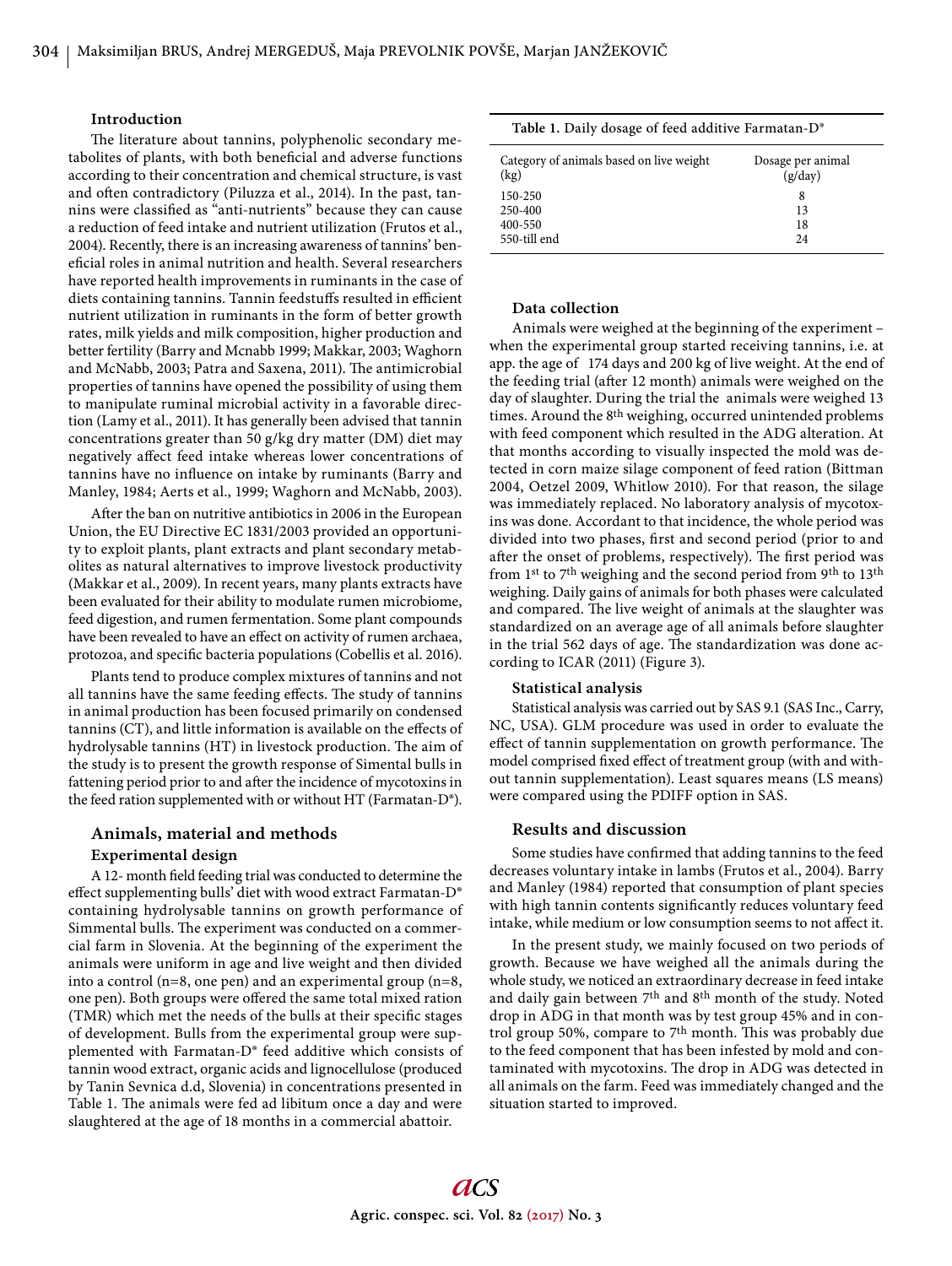Figures 1 and 2 shows the comparison of control and experimental groups for daily gain for period 1<sup>st</sup>-7<sup>th</sup> and 9<sup>th</sup>-12<sup>th</sup> month of the study. Significant differences in ADG were observed after month 8 of the study (Figures 1 and 2). In our study ADG was higher in the control group (no tannin wood extract added) as compared to the experimental group during the first 7 months ( $P = 0.119$ ). After month 8 of the study ADG was significantly higher ( $P = 0.0027$ ) in the group with tannin wood extract and lower in the control group. The results of our investigation suggest that the group supplemented with tannin wood extract showed higher ADG than the control group after the month when a drop in ADG was detected. The achieved average age at the slaughter was 562 days. In Figure 3 are presented standardized live weight before slaughter. Statistical analyses shoved no significant differences between compared groups ( $P = 0.899$ ).

Since it is hard to accurately determine the bioactive efficacy of tannins and their impact on microbial function and transformation of nutrients in ruminant nutrition the real cause for the increase of ADG in the tannin supplemented group in the second period of the trial remains unclear. According to different authors, ruminants are more resistant to certain mycotoxins than are monogastric animals, suggesting that there are detoxification mechanisms in the rumen (Dawson et al., 1997). We must also bear in mind that the feed for fattening bulls fundamentally has been shifted to higher proportions of concentrates, which contributes to the development of a large number of microbial populations in the rumen. More abundant microbial population in rumen as higher concentration of microbes in rumen juice possess great conversion capacity for nutrients in feed ration into animal ideally available nutrients.

Paswan and Sahoo (2010) have studied the feeding of oak leaves to cattle bulls. Oak leaves (hydrolysable tannins) along with local grass hay showed an increase in feed and nutrient intake and a positive shift on rumen metabolic (propionatetype fermentation, microbial energetic efficiency) and enzymatic (fiber-degrading and proteolytic activity) profile of animals. Jolazadeh et al. (2015) reported that treatment of soybean meal with pistachio extract concentrate (containing tannins) did not affect final body weight or dry matter intake, but adding pistachio extract linearly increased ADG and feed efficiency. Tabacco et al. (2006) showed that low levels of chestnut HT, applied to lucerne, are useful for reducing proteolysis in silages and could improve protein utilization. Elizondo et al. (2010) studied the use of commercial tannins *in vitro* to determine the capacity of tannins to inhibit the development of intestinal diseases produced by *Clostridium perfringens*. In this study, tannins were able to reduce the alpha toxin lecithinase activity and epsilon toxin cytotoxicity in Madin-Darby canine kidney (MDCK) cells. These results suggest that tannin-supplemented diets could be useful to prevent some clostridial diseases.

In ruminants, a particularly important positive effect of tannins is dietary protein protection from ruminal microflora attack. Due to the binding of tannins to dietary protein, and to a reduction in the activity of a large proportion of microflora, there is an increased rate of amino acid absorption in the intestine, which improves the utilization of nitrogen by ruminants. As well as binding to protein, tannins can also bind to



**Figure 1.** Average daily gain in the first period



**Figure 2.** Average daily gain in the second period



**Figure 3.** Standardized body weight before slaughter

carbohydrates, leading also to a reduction in ruminal gas production (Buzzini et al 2008; Lamy et al. 2011; Patra and Saxena, 2011). Tannins can also have post-ruminal benefits e.g. parasite control (Waghorn and McNabb, 2003).

Due to the activities mentioned above tannins can be associated with improvements in animal growth and productivity. Whether the higher ADG in our study can be ascribed to tannin attributions to protect feed protein from degradation, antimicrobial properties or just some positive health effect, still needs more research. Former studies of tannins have primarily focused on CT, and little information is available on the effects of HT in livestock production. In addition, many times studies